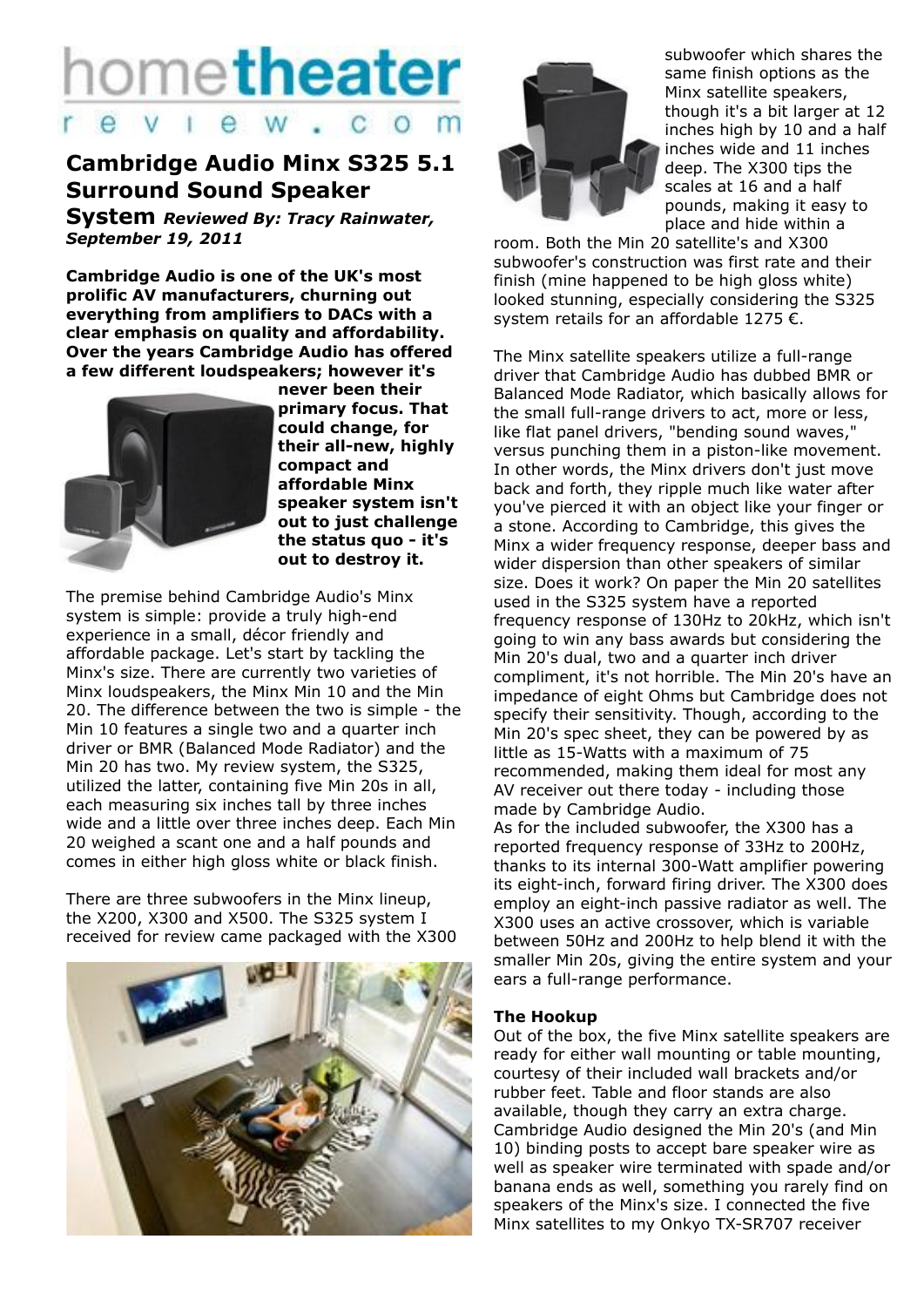

using Transparent's The Wave speaker cables and it couldn't have been easier. Integrating the X300 sub was equally simple, requiring a single run of Transparent's

The Link interconnect and a nearby AC outlet. The whole system was easy enough for a single person, namely me, to install and within about an hour everything was connected and ready to be enjoyed. I took a little longer because I wanted to run the S325 system through my Onkyo's Audyssey EQ setup as well as give everything a once over, including a few days break-in, before sitting down for any critical listening.

#### **Performance**

I began with Iron Man 2 (Paramount) on Blu-ray, because big action films are often rife with good demo material, like the scene featuring Tony Stark, played by Robert Downey Jr., preparing to "drop" by the Stark Expo from a cargo plane overhead. As the cargo doors opened, AC/DC's "Shoot To Thrill" roared to life with all 5.1 channels of angst fully engaged. As Stark, wearing his Iron Man armor, leapt from the cargo hold, the accompanying fireworks that exploded around him possessed great impact, detail, texture and sharpness, not to mention dynamics. The low rumble of Iron Man's afterburners was visceral and had good weight behind it, which was impressive considering the S325 system utilizes a smallish, eight-inch subwoofer in the X300. My wife even took the time to comment on how "that little thing" was shaking the room. The Mini 20's coherence was also a welcomed surprise as was their vast soundstage and strong imaging, that when stretched across all five speakers created a truly multi-dimensional experience that put me in the middle of the action. Another thing I noticed was that despite my efforts to get the Minx S325 system to misbehave, I was unable to, for neither the Mini 20s nor the X300 subwoofer seemed to have a limit - at least not in my room, which was unexpected.

Next up I went with Black Swan (20th Century Fox) on Blu-ray. Thanks to the film's beautifully mastered DTS-HD Master Audio soundtrack, everything from dialog to the film's numerous musical numbers was presented faithfully through the Minx S325 system. Once again it was the S325's coherence that struck me, for there was never a "hole" in its sonic performance, which further added to the illusion that I was there. Despite their small stature the Mini 20s never sounded small or restricted, actually quite the opposite - in fact, dialog via the horizontally placed Mini 20 was decidedly full-bodied and free of boxy colorations making for a very natural and lifelike sound. I'd even go so far as to say the Mini 20s sound like loudspeakers three times their size, and that when paired to the X300 subwoofer are capable of floorstanding speaker-like performance, though the Minx S325 system is far easier to live with (according to my wife).

As impressed as I was with the Minx S325's multi-channel performance, nothing could've prepared me for its two-channel one. Beginning with Peter Gabriel's "Heroes" from the album Scratch My Back, which I downloaded in 48Hz/24bit FLAC from Bowers & Wilkins' Society of Sound, the Minx S325 system proved to be as adept at music as it was on film. Gabriel's vocals were dynamic and lifelike in their weight and air and his placement within the soundstage was rock solid. The soundstage was nicely appointed with tremendous accuracy throughout, allowing me to close my eyes and easily place every instrument from the orchestra to the grand piano with ease. Even with only two speakers and the X300 subwoofer active, the sound the trio was capable of producing was startling, for it simply sounded bigger, richer and better than expected.

I ended my evaluation with Stevie Ray Vaughn's 1991 release, The Sky is Crying (Sony). On the track "Boot Hill," the Minx S325's midrange performance was sublime, possessing a smooth, liquid demeanor that had appropriate air and rhythm without sounding thin or becoming fatiguing at high volumes. Vaughn's raspy vocals were captured brilliantly and hung effortlessly in space between the left and right speakers. The X300's bass response, as heard in the track's kick drum, was dynamic and clear with good texture. For such a small subwoofer I was often astonished by just how low and rich the X300 could play without distortion.

Overall the Minx S325 never failed to impress and is one of the best small satellite subwoofer speaker combos I have ever heard, for despite its diminutive size the performance the Minx system leaves in its wake is anything but.

#### **The Downside**

Despite their wonderful construction and clean, modern look I find the Minx S325's finishes of gloss white or black to be a bit limiting. There are a lot of other satellite subwoofer systems out there that offer a wider variety of finishes beyond just white and black and I feel for the Minx S325 to be truly competitive in this arena, they needed to offer a few more colors.



While the X300 worked wonders in my room, I could see a scenario that those with larger rooms or a propensity for kickass bass could need more. Apparently I wasn't alone, for